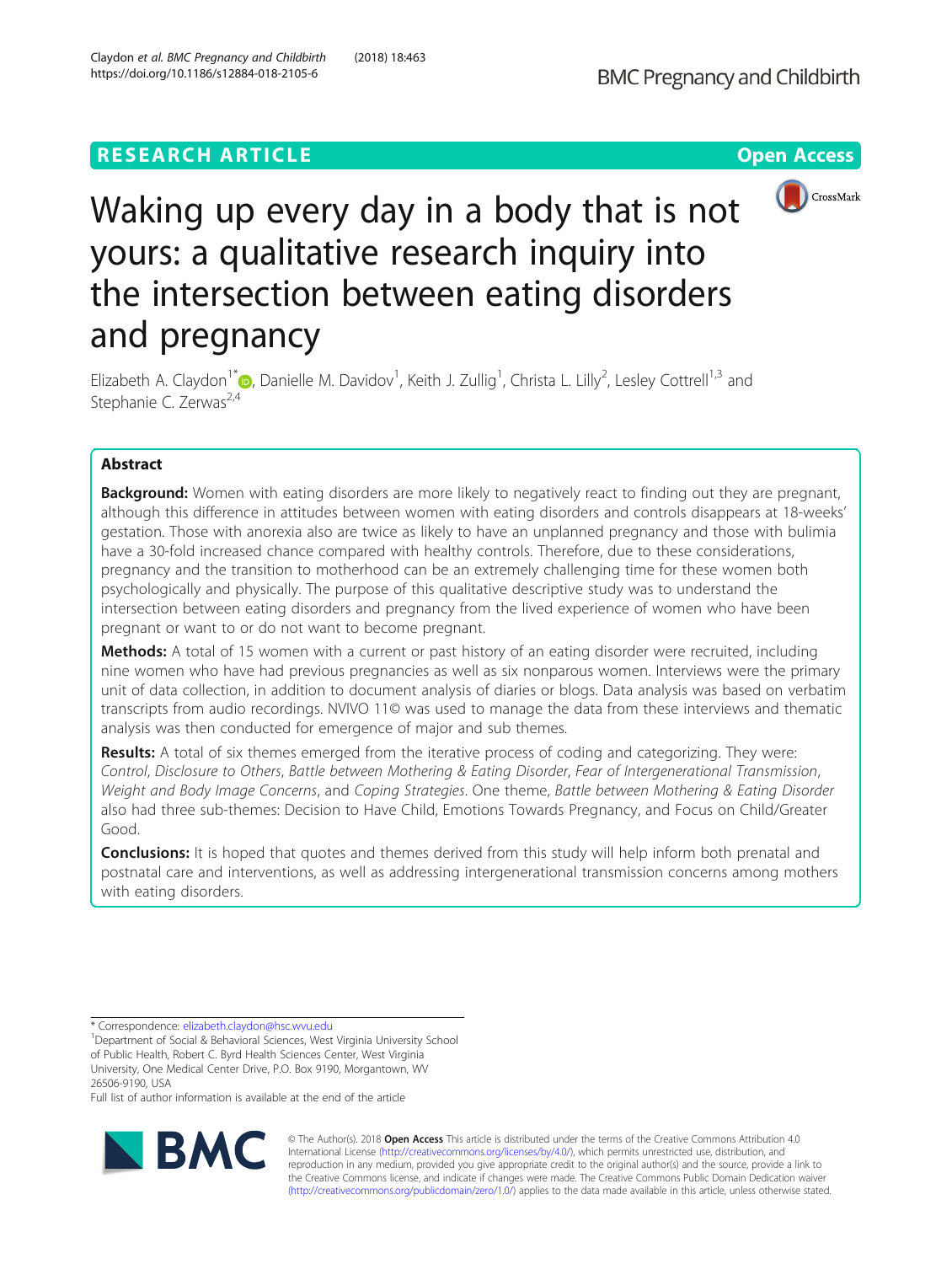## Background

"Waking up every day in a body that is not yours" is a quote that may resonate with many pregnant women, but for a pregnant woman with an eating disorder (ED) or history of an ED, this bodily disconnect is even more pronounced. Although they realize the bodily changes are necessary for the baby to grow, it is harder for women with, or history of, an ED to accept those changes. Instead, the weight and shape changes become constant triggers, making pregnancy a time of particular physical and psychological strain [[1\]](#page-12-0).

Women with EDs experience many battles throughout their disease, but considerably more when they face the prospect of pregnancy. Women with EDs are more likely to negatively react to finding out they are pregnant, although this difference in attitudes between women with EDs and controls disappears at 18-weeks' gestation [\[2](#page-12-0)]. These negative reactions are thought to be due to several different factors [[1\]](#page-12-0). First, women with anorexia nervosa (AN) are significantly younger at their first pregnancy than comparison groups, making them potentially less emotionally or developmentally prepared for the pregnancy [\[3](#page-12-0), [4](#page-12-0)]. Another factor is that women with EDs are more likely than women without EDs to experience an unplanned pregnancy. Those with AN, for example, are twice as likely to have an unplanned pregnancy and those with bulimia nervosa (BN) have a 30-fold increased chance compared with healthy controls [\[5,](#page-12-0) [6](#page-12-0)]. It is still not completely clear why there are these considerably elevated rates of unplanned pregnancy among women with eating disorders, however one theory is that it could be due to patients' belief that amenorrhea (cessation of menstruation) or oligomenorrhea (infrequent menstrual periods) are related to fertility and therefore indicate they cannot get pregnant [[5\]](#page-12-0). Due to this mistaken belief of unlikely pregnancy, women with EDs may also be less likely to use adequate contraception. Therefore, with their negative attitudes towards pregnancy and higher risk of unplanned pregnancies, pregnancy and the transition to motherhood can be a traumatic time for these women both psychologically and physically. Understanding that process is critical to helping improve pregnancy outcomes and maternal-fetal bonding among these women, as well as helping improve and tailor prenatal care to their unique needs.

There is limited research on the intersection of EDs and pregnancy  $[1, 4-7]$  $[1, 4-7]$  $[1, 4-7]$  $[1, 4-7]$  $[1, 4-7]$  $[1, 4-7]$  and very few studies are qualitative in nature [\[8](#page-12-0), [9\]](#page-12-0), which inhibits understanding this connection from a lived experience perspective. Two qualitative studies in particular built upon this gap but have limitations in describing the nature of this experience. For example, Clark et al. [\[8](#page-12-0)] described that women found pregnancy experiences (like feeling the baby kick) to be protective against body dissatisfaction during pregnancy, although that body positivity did not extend into postpartum. Tierney et al. [\[9](#page-12-0)] identified three types of women in their interviews: women who went into recovery during pregnancy and maintained that ED recovery postpartum, those that temporarily recovered during pregnancy, and those that were unable to give up ED behaviors during pregnancy. Both studies cited a need to be able to provide more information to women with EDs about expected body changes during pregnancy and to provide professional support to overcome issues of control that could inhibit a positive and healthy pregnancy. However, neither of the current qualitative studies compared participants across countries nor included participants from the United States; one was based in the United Kingdom [[9\]](#page-12-0) and the other in Australia [\[8](#page-12-0)]. Additionally, both studies also specifically included women who were or had been pregnant but did not look at women with EDs who were hoping to become pregnant 1 day, let alone address the concerns such women might have about becoming pregnant.

The purpose of this qualitative study is to describe the experience of pregnancy for women who have a current or past ED. A qualitative study is necessitated for this area of research because the topic is complex and requires participants' perspectives and in-depth insight to truly understand their lived experiences. Only through such rich detail can we hope to understand the intersection between EDs and pregnancy from the experience of women who face those issues.

This study employed Qualitative Description [\[10](#page-12-0)]. This design is appropriate for gathering rich information about a topic where relatively little is known and then describing the phenomenon, process, or perspectives from the viewpoint of participants involved in their own language, without a highly theoretical or interpretive rendering of the data [\[11](#page-12-0)]. Therefore, interpretation of the data in Qualitative Descriptive research does not move far beyond what is provided to keep the findings closer to the original data  $[10]$  $[10]$  $[10]$ . The philosophical underpinning of this study was feminist theory, which addresses the various situations and institutions that women face, shaping their experience of the world [\[12](#page-12-0)]. The aim of most feminist theory approaches is to "correct both the invisibility and distortion of female experience in ways relevant to ending women's unequal social position" [[13](#page-12-0)]. A transformative framework also guided our description because it operates under the tenet that knowledge is not neutral but based on a complicated web of power dynamics that reflect social relationships and that therefore, must be used to improve society [\[14](#page-12-0)]. This transformative framework is aligned with the purpose of this study – to aid a marginalized population, specifically women with past or present EDs – in order to help people and thus improve society [\[15](#page-12-0)].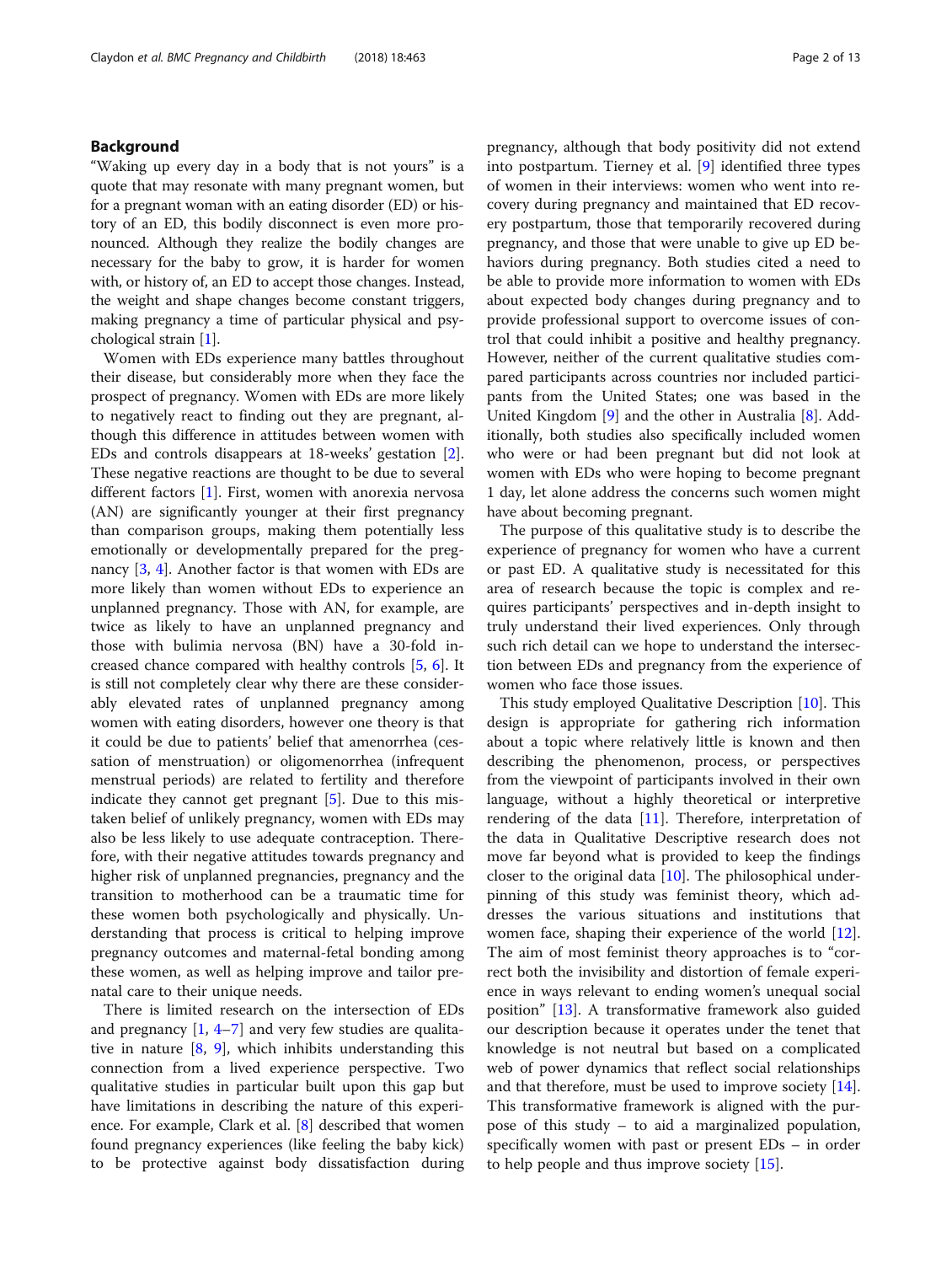The specific aims of this study were to: 1) Describe the concerns that women with EDs feel in becoming pregnant, 2) Understand some of the unique barriers in prenatal care that women with EDs face and 3) Learn how women with EDs can be better supported throughout pregnancy to improve both maternal and child health outcomes.

## **Methods**

## Personal Lens

Qualitative research requires investigators to provide their own personal lens and background on research in order to check biases and ensure the trustworthiness of the data. This is a topic that the principal investigator (PI), EAC, is very passionate about on a personal level, having struggled with AN for several years. The PI is in recovery now after relapsing twice; however, during her last relapse, she became pregnant, which drastically changed her need and desire to take care of herself for the sake of her child. The PI received extensive support from doctors, psychiatrists, and nutritionists during her pregnancy, had a healthy pregnancy and subsequently, a healthy baby. However, the process of recovering from AN during pregnancy was incredibly challenging on an emotional level and the PI encountered many individuals who did not understand the pregnancy process from the viewpoint of a woman with an ED. Because of this experience, the PI felt it was imperative to understand this experience from women who have been pregnant and also the unique concerns that women have who want to (or do not want to) become pregnant and how their EDs affect these goals. The PI's own experience is the reason for taking a transformative framework approach to this study because she understood the importance of translational research to change practice and prenatal care so that women with EDs are better supported during their pregnancies.

## Participants

An exemption was obtained from West Virginia University's Institutional Review Board (IRB), the Office of Research Integrity and Compliance, negating the need for written consent because it was determined that a written consent would be the only documentation connecting them to the study (IRB #: 1602021245). Once that exemption was obtained, participants were recruited via personal referral and Facebook by asking for women (aged 18 and older) who have 1) an eating disorder, or a history of an eating disorder, and 2) have been pregnant or who did or did not want to become pregnant. Inclusion criteria were as follows: current eating disorder or history of an ED, past pregnancy (either planned or unplanned), or desire/lack of desire to have a pregnancy. Individuals who were currently pregnant were excluded

due to ethical concerns about enrolling pregnant women with EDs who may be nutritionally deprived. An advertisement was also used in recruitment and all interested participants were provided a cover letter further explaining the study (See Additional file [1](#page-11-0) for IRB-approved advertisement and cover letter).

Due to the PI's history of an eating disorder and her transparency on social media about her history, she was well-positioned to have access to individuals who met the inclusionary criteria. Pseudonyms were used to protect the participants' identities and were chosen using a random name generator. A total of 15 participants were interviewed. Eight participants who volunteered to participate were acquaintances or friends of the PI. Another friend acted as a gatekeeper to provide the PI with a total of five women who had been pregnant. Four of the five women were interviewed for this study; the fifth agreed to be in the study and was scheduled, but could not participate due to a family emergency, after which the PI was unable to get back in contact with her. Another co-author (SCZ) suggested two further participants: specifically, mothers who had blogged about their experiences of being pregnant with an ED. Therefore, this was a convenience sample, but purposive since individuals were specifically selected who could help to an-swer the research questions [\[16](#page-12-0)]. Additionally, all participants were made aware that the PI, who conducted all interviews, had a history of an ED and had been pregnant. At the time of the study, the PI had a Master of Public Health and a Master's of Science degree and was completing her doctorate in public health; she also had training and expert guidance from a co-author (DMD) in qualitative research methods.

#### Ethics and consent to participate

Participants were asked if the sessions could be audio-recorded and were assured that identifying information would be removed and would not be used in any reports or published materials. Any documents (such as diaries or blogs) were also de-identified before quotes were used. This study was filed with West Virginia University's IRB, the Office of Research Integrity and Compliance, and was given an exemption for both interview data and document collection. A copy of the interview protocol including questions and probes can be found in the Additional file [1.](#page-11-0) A list of resources and referrals for ED treatment and support was created for the purpose of being provided to any women who became distressed during the interviews or who expressed interest in ED resources (see the Additional file [1\)](#page-11-0). None of the participants became distressed, however one expressed a desire for more resources and another mentioned wanting to get treatment at some point; the resource and referral list was sent to both women.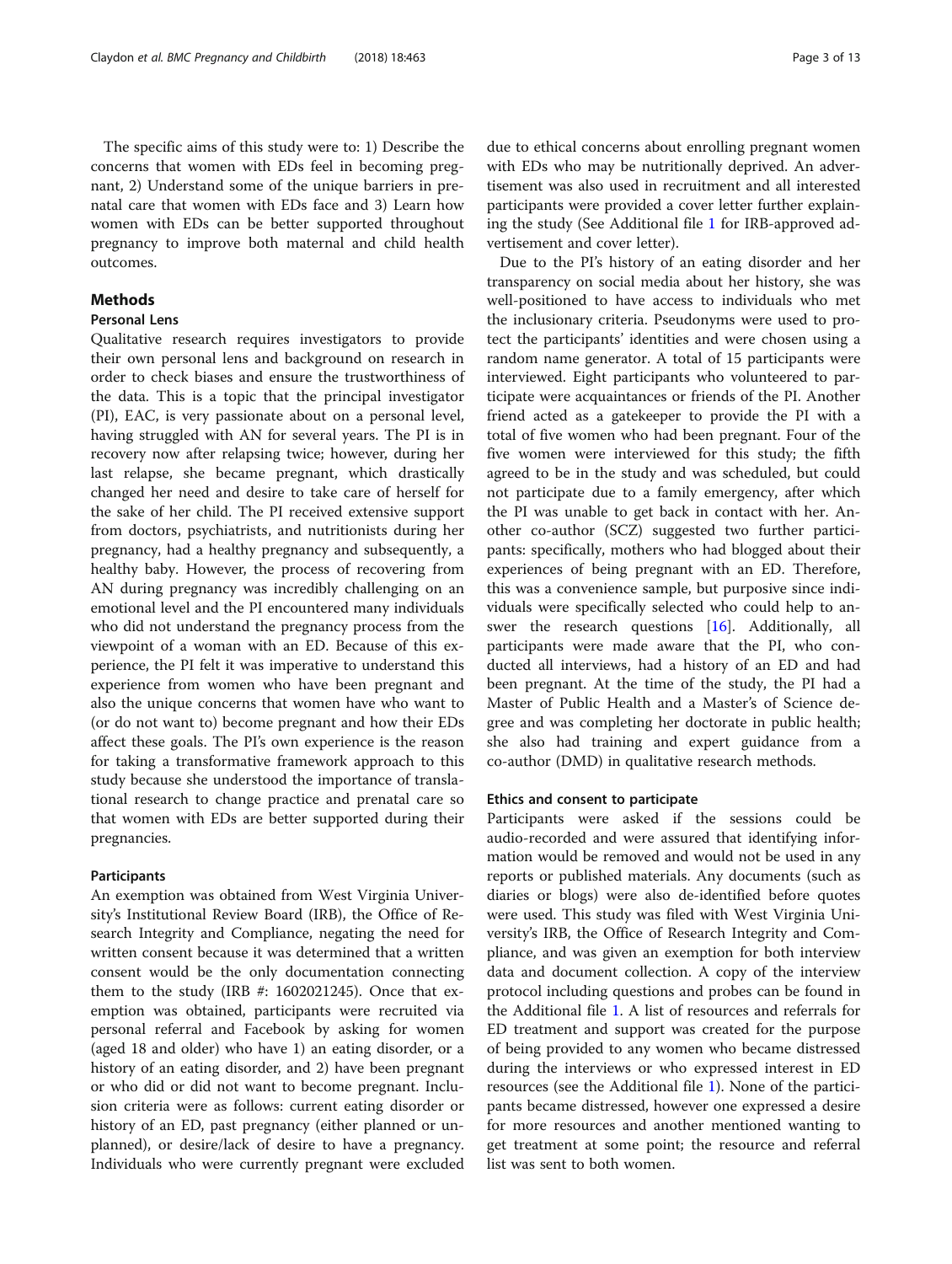## Data collection

Interviews were the primary unit of data collection, which is appropriate given that there was very sensitive and confidential information to be gathered that might not be as readily shared in a group format, such as through focus groups [[16\]](#page-12-0). The PI conducted individual interviews with participants between March and August 2016, each lasting approximately a half-hour. These interviews were conducted by phone or Skype, depending on the participant's convenience and preference. All interviews were conducted from the PI's home, and, to the PI's best knowledge, from the participants' homes. No one else was present with the PI during the interviews, but sometimes a family member or child of an interviewee would be present momentarily on the interviewee's side; the interview was stopped until the other person left. Participants were read a consent script and asked if they consented to participate before interview questions were asked. Participants also completed a one-page demographic form prior to the interview, in order to gather information regarding their age, highest level of education, current weight and height (if women did not feel comfortable providing their weight, they were not required to), number of children and year of first delivery, and current employment (See the Additional file [1](#page-11-0)). This form was sent out ahead of time to save time during the scheduled interview and to allow for the collection of some sensitive information such as weight that participants might feel more comfortable answering in writing.

Audio recording was conducted using QuickTime Player© for phone interviews and eCamm© for Skype interviews. Field notes were also taken throughout the interview on a printed interview protocol with information written under each pertinent question. Member-checking is a technique commonly used in qualitative research to improve the accuracy, credibility, and internal validity of a study and involves giving the informants the opportunity to check the authenticity of the material that is being collected [\[16\]](#page-12-0). In this study, member-checking was conducted by verifying information or repeating statements back to participants during interviews to check the validity of the information being captured. Member-checking was also conducted by circling back through email, or text message if preferred, with participants, post-interview, to clarify any areas that remained unclear.

Women who had been pregnant were asked to share diaries or blogs from the time when they were pregnant to help triangulate their interview data; a total of four participants volunteered to share pertinent diary or blog entries. Therefore, method triangulation was used and quotes from the diaries and blogs were also captured in this study through document analysis (consistent with triangulation recommendations from Creswell [\[16\]](#page-12-0) to use "multiple and different sources, methods, investigators, and theories to provide corroborating evidence"; p. 251). We also employed source triangulation by drawing perspectives from women who had children as well as nulliparous women.

It is common for the interview protocol to change during qualitative research, which did occur to some extent during the course of this study. During the first two interviews, the topic of intergenerational transmission came up either in relation to the development of the participant's ED or in their fear that their child/future child might have or develop an ED. Therefore, after those first two interviews, we included questions about intergenerational transmission as a probe if not mentioned or as follow up questions if mentioned.

## Data analysis

Data analysis was conducted in the form of thematic analysis, which is the act of gleaning major and subthemes from qualitative data  $[16]$  $[16]$ . The analysis was based on 15 verbatim transcripts from audio recordings; transcription of five interviews was conducted by the study's PI using VideoLan's VLC® (Version 2.2.2) multimedia player to slow the audio recordings. The other 10 interviews were transcribed using the transcription service [Rev.com](http://rev.com). A non-disclosure agreement was put into effect with this service due to the sensitive information within the interviews. All interviews transcribed by [Rev.com](http://rev.com) were then reviewed by the PI while listening to the original audio content.

The coding of the transcripts followed a standard qualitative methodological process starting with an iterative transcript assessment and ending with theme development [[16](#page-12-0)]. For example, each transcript was read post-transcription, and each one was iteratively read once another transcript was complete. In this way, and according to standard practice, transcripts were continually compared and contrasted between each other in order to assist with thematic analysis. Each transcript was also compared to the PI's interview notes. After those initial readings, the PI went through each transcript and inductively assigned codes to sections of text that addressed a similar issue. NVIVO 11© was used facilitate all aspects of data management and coding. Some codes were in vivo using the guiding theories for the study and the rest were based on subjective assessment of the best encompassing descriptor [\[16](#page-12-0)]. Once all transcripts were coded, the codes on each transcript were reviewed in light of any new codes that may have emerged. This same process of coding was used after reviewing the transcripts for document analysis for the diaries and blogs.

All codes from the transcripts were tagged and then similar codes were grouped to create categories. Codes and categories that were repeatedly portrayed in transcripts then rose to the level of themes. Codes and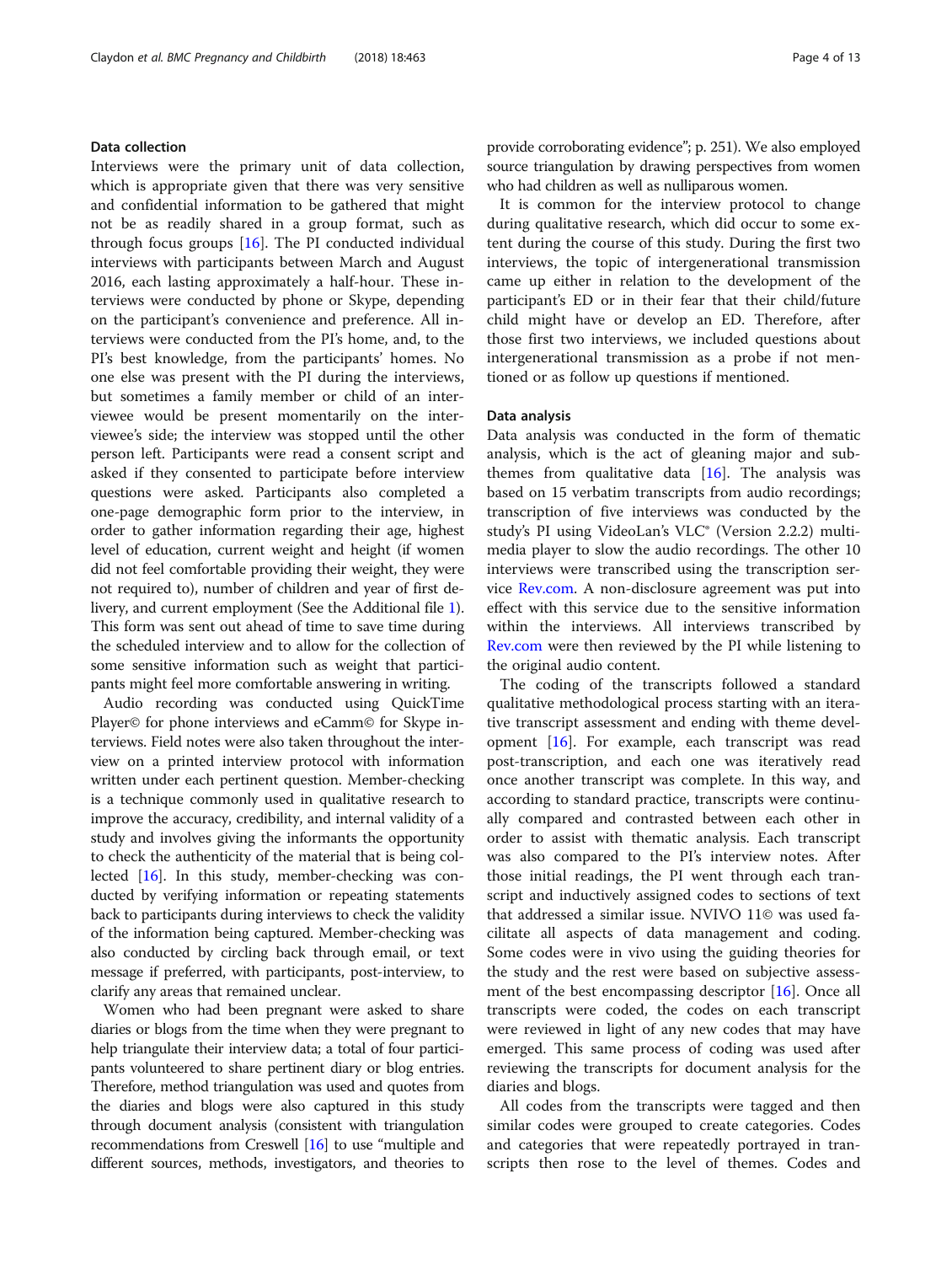categories were reviewed several times by the PI to ensure that codes and categories were collapsed or split as necessary into major themes. During that process – and according to standard qualitative research analysis – a few themes were again collapsed when it appeared that the lines between different themes blended better into one comprehensive theme [[17](#page-12-0)].

A second coder also reviewed a total of four transcripts (26.7% of the sample), after training on the protocol, procedure, and coding system; this proportion of the transcripts is adequate according to Loewen & Plonsky [[18](#page-12-0)] who recommend a second coder to code at least 20% of the sample. This second coder was also trained with two sample interviews prior to coding to ensure inter-rater reliability. Any discrepancies during training were discussed via multiple debriefing sessions and a final coding scheme was developed and agreed upon by both coders. After consensus was reached by both coders on the final coding strategy and structure, each coder used the agreed upon framework to code the remaining transcripts.

## Results

#### Description of participants

Of the 15 participants interviewed, there were nine women with children and six nulliparous women. Participant demographics can be additionally seen in

Table 1 Maternal demographic characteristics

Tables 1 and [2,](#page-5-0) but the women will also be briefly described here. Ages listed are ages at time of interview. The nine mothers were named via the random name generator: Amelia, Nancy, Charlotte, Ann, Kathryn, Ruby, Nicole, Rose, and Laura. Amelia, age 27, is a mother of one, the result of an unplanned pregnancy at age 19. She continues to suffer from an Eating Disorder Not Otherwise Specified (EDNOS) – although EDNOS was the self-reported diagnosis, this diagnosis is now classified as 'Other Specified Feeding or Eating Disorder' (OSFED) in Diagnostic and Statistical Manual of Mental Disorders-5th Edition (DSM-5) [\[19\]](#page-12-0). Nancy, 38, is a mother of three, with a past history of AN (purging subtype); she was only just in recovery when she became pregnant with her first, at age 28. Charlotte, 30, suffers from BN, which impacted all of her three pregnancies, two of which were unplanned. Ann, age 55, has a history of AN, which influenced both of her pregnancies and continued for several years after her giving birth. Ann's biological mother had AN, but Ann was raised by an adopted family from the age of 18 months. Kathryn, 31, also has a past diagnosis of AN, and had one child after being in recovery for several years. Ruby, also age 31, has a history of BN and had one child while in recovery although experienced some disordered eating symptoms throughout pregnancy. Nicole, 34, has a history of

| Participant                      | Amelia                          | Nancy                              | Charlotte                    | Ann                                    | Kathryn               | Ruby                              | Nicole                                 | Rose               | Laura                     |
|----------------------------------|---------------------------------|------------------------------------|------------------------------|----------------------------------------|-----------------------|-----------------------------------|----------------------------------------|--------------------|---------------------------|
| Age                              | 27                              | 38                                 | 30                           | 55                                     | 31                    | 31                                | 34                                     | 32                 | 41                        |
| Relationship<br>Status           | In a<br>relationship            | Married                            | Married                      | Married                                | Married               | Married                           | Married                                | Married            | Divorced                  |
| Location                         | New York,<br>U.S.               | Virginia, U.S.                     | England,<br>UK               | California, US                         | Wisconsin.<br>US      | New Jersey, US                    | Georgia, US                            | Maryland,<br>US    | Massachusetts,<br>US      |
| Race                             | Slavic/White                    | Caucasian                          | White.<br><b>British</b>     | Caucasian                              | White                 | White/Caucasian Caucasian         |                                        | Caucasian          | Caucasian                 |
| ED Type                          | EDNOS <sup>a</sup> ,<br>current | Past AN<br>(purging type)          | Bulimia                      | Past AN                                | Past AN               | Past BN                           | Past EDNOS                             | Past BN            | Past AN                   |
| <b>ED Active</b><br>in Pregnancy | <b>No</b>                       | <b>No</b>                          | Partially                    | Yes                                    | <b>No</b>             | <b>No</b>                         | <b>No</b>                              | <b>No</b>          | <b>No</b>                 |
| <b>BMI</b>                       | 17.8                            | 26.6                               | 24.2                         | 18.5                                   | 21.1                  | 30.7                              | Height 5'9",<br>weight not<br>provided | 21.5               | 29                        |
| Education                        | High<br>School                  | College                            | College                      | Graduate<br>School                     | Graduate<br>School    | Graduate<br>School                | College                                | Graduate<br>School | Graduate<br>School        |
| No. of<br>Children               |                                 | 3                                  | 3                            | 2                                      |                       |                                   | $\overline{2}$                         |                    | 1                         |
| Child Sex                        | F                               | F, M, M                            | F, F, F                      | F, F                                   | F                     | F                                 | M, F                                   | M                  | M                         |
| 1st Child's<br><b>Birth Year</b> | 2009                            | 2006                               | 2005                         | 1986                                   | 2014                  | 2015                              | 2012                                   | 2016               | 2013                      |
| Current Job                      | Pharmacy<br>Tech                | Digital<br>Marketing<br>Consultant | Not<br>currently<br>employed | Certified<br>Psychotherapist Associate | Research<br>(Postdoc) | Graduate<br>Teaching<br>Assistant | Executive<br>Director                  | Biologist          | Not currently<br>employed |

AN anorexia, BN bulimia, BED binge eating disorder, EDNOS eating disorder not otherwise specified

<sup>a</sup>Eating Disorder Not Otherwise Specified, now labeled 'Other Specified Feeding or Eating Disorder' in DSM-5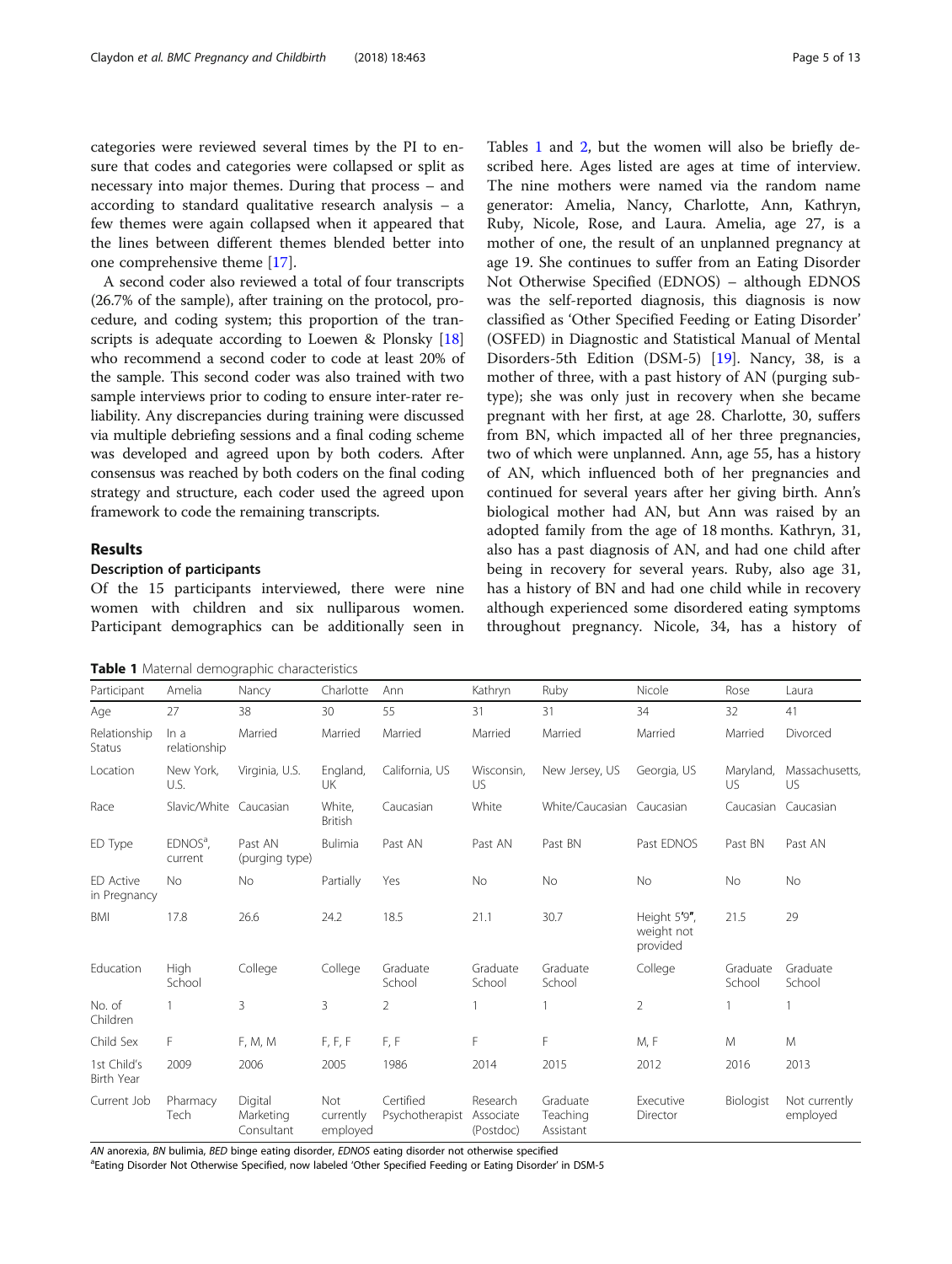<span id="page-5-0"></span>Table 2 Nulliparous demographic characteristics

| Participant                   | Melissa                                          | Maria                            | Marilyn               | Kimberly       | Sarah            | Louise           |
|-------------------------------|--------------------------------------------------|----------------------------------|-----------------------|----------------|------------------|------------------|
| Age                           | 28                                               | 29                               | 25                    | 28             | 25               | 29               |
| Relationship<br><b>Status</b> | Living w/partner but<br>ending relationship      | In a relationship                | Single                | Married        | Single           | Married          |
| Location                      | Nova Scotia, Canada                              | San José, Costa Rica             | Texas, US             | Colorado, US   | Delaware, US     | TX, US           |
| Race                          | Caucasian                                        | Hispanic                         | Caucasian             | White          | Caucasian/white  | Caucasian        |
| ED Type                       | Bulimia, current                                 | EDNOS, past                      | Past BED & current BN | Past AN & BN   | Bulimia, current | Past AN & BED    |
| <b>BMI</b>                    | 20.8                                             | 22.3 <sup>a</sup>                | 27.4                  | 18.8           | 22.5             | 22.9             |
| Highest<br>Education          | College                                          | Graduate School                  | College               | College        | College          | Medical School   |
| Current Job                   | Support worker for<br>individuals w/disabilities | Chief of Staff to<br>Congressman | Paralegal             | Romance Writer | Registered nurse | Medical Resident |

AN anorexia, BN bulimia, BED binge eating disorder, EDNOS eating disorder not otherwise specified

<sup>a</sup>Since last weighing, but has not varied much

EDNOS, and became pregnant with her first child soon after coming out of inpatient treatment; her pregnancy, although not unplanned, was also not expected to occur so soon after. Rose, 32, had BN when she was much younger and had been in recovery for almost 20 years before having her first child. Laura, 41, also experienced AN when she was younger and had also been in recovery for about 20 years at the time of her pregnancy.

Six participants did not have children and had mixed feelings about future pregnancies due to their EDs; the six are: Melissa, Maria, Marilyn, Kimberly, Sarah, and Louise. Melissa, age 28, had a previous abortion from an unplanned pregnancy in 2014 and continues to suffer from BN. Maria, age 29, with a past history of EDNOS, had recently become engaged and expressed a desire to become pregnant after a few years of marriage. Marilyn, 25, has a history of binge eating disorder (BED) and was currently experiencing BN at the time of this study; due to her ED, she was not actively thinking of becoming pregnant, although theoretically considered surrogacy or adoption. Kimberly, 28, has a history of AN and BN, and does not want to have children, in part because of her ED history. Sarah, 25, has current BN, and is considering potentially adopting a child in the future. Louise, age 29, has a history of AN and BED, and is considering becoming pregnant in the next few years.

Due to the high rates of unplanned pregnancy in the ED population, it is also important to note the prevalence within this group of women. The women reported a total of 17 pregnancies, including two abortions; of those, six were unplanned, including those two abortions, and eleven pregnancies were planned.

#### Thematic analysis

A total of six themes emerged from the iterative process of coding and categorizing. They were: Control, Disclosure to Others, Battle Between Mothering & ED, Intergenerational

Transmission, Weight and Body Image Concerns, and Coping Strategies. One theme, Battle Between Mothering  $\&$  ED also had three subthemes. A detailed description of these themes and subthemes can be found in Table 3.

#### Control

Individuals with EDs often feel that the ED provides them with a sense of control. Typically, when other aspects of their life feel unmanageable, the ED with its behaviors and rules acts as their constant. It is not surprising perhaps, then, that control stood out as a major theme for these women, in terms of how they talked about their eating

|  | Table 3 Themes/Subthemes |
|--|--------------------------|
|  |                          |

| Theme/Subtheme                       | Description                                                                                                                                      |  |  |
|--------------------------------------|--------------------------------------------------------------------------------------------------------------------------------------------------|--|--|
| Control                              | Mentions of control either regarding<br>their eating disorder or<br>pregnancy/future pregnancy                                                   |  |  |
| Disclosure to Others                 | Choice (& decisions in choice) to tell<br>others about their ED, including<br>family/friends or medical professionals                            |  |  |
| Battle Between<br>Pregnancy & ED     | The internal battle expressed between a<br>woman's ED & her mothering instinct                                                                   |  |  |
| Decision to Have Child               | The factors involved in decided whether<br>to have a future child or keep/abort an<br>unplanned pregnancy                                        |  |  |
| <b>Emotions Towards</b><br>Pregnancy | Emotions towards pregnancy or initial<br>reactions upon becoming pregnant                                                                        |  |  |
| Focus on<br>Child/Greater Good       | Focusing on the wellbeing of the child or<br>sacrificing oneself for the 'greater good'                                                          |  |  |
| Intergenerational<br>Transmission    | Worry regarding whether their children<br>or future children would also suffer from<br>EDs or body image concerns                                |  |  |
| Weight & Body<br>Image Concerns      | Concerns about body image or weight<br>primarily regarding pregnancy<br>(including pregnancy weight gain & loss,<br>as well as OB weight checks) |  |  |
| Coping Strategies                    | Ways expressed to cope with the<br>challenges of a past or future pregnancy                                                                      |  |  |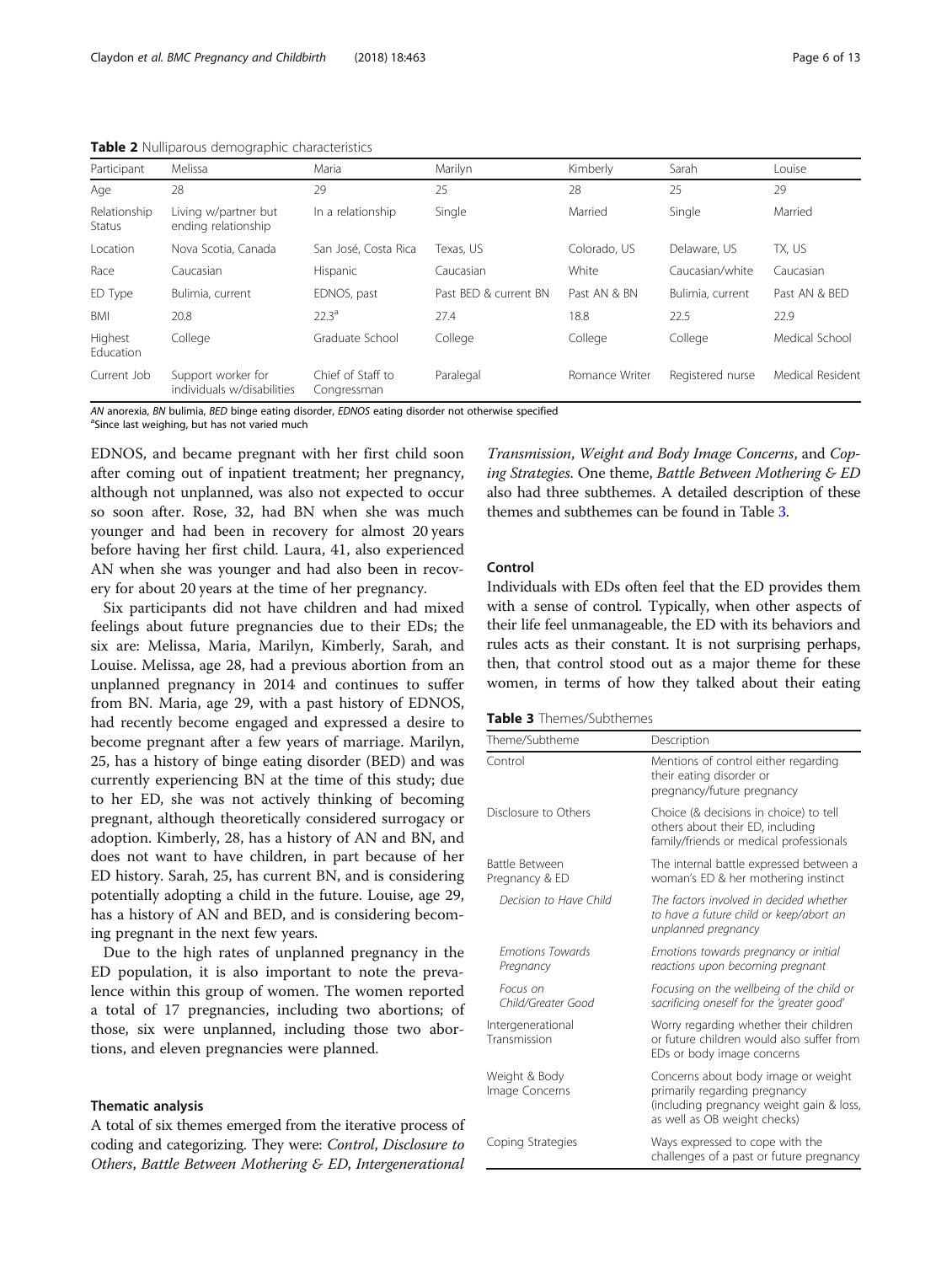disorder and their view on pregnancy and the need to feel an aspect of control going into, or during, pregnancy.

Amelia spoke about the aspects of control that initiated and maintained her eating disorder and how being able to track everything helped her cope with the stress in her life. She also expressed how hard it was to have to give up that level of control because tracking her calories during pregnancy would, in her words, "completely drive me insane":

That was the hardest for me, because at the end of the day, I didn't have those numbers to look back on. I didn't know how I did that day. I didn't know like any of that so, it was a complete kind of loss of control and having to give that up because otherwise it was going to completely drive me insane. (Amelia, interview data, Spring 2016)

Melissa recounted her dread of not being in control of her body and how her belief that she could control her body by starving it was invalidated when she became pregnant unexpectedly.

I had that false, grandiose thought that I was in control of my body and I was calling the shots. And I wasn't and it was kind of surprising. It was a humbling experience … I can't just march ahead and not take any precautions thinking that I can just starve my body into compliance. (Melissa, interview data, 2016)

In contrast, Ann discussed trying to reassert control during her second pregnancy, since she felt she let others dictate what she did during her first pregnancy too much, which limited her ED behaviors and allowed her to gain more weight than she was comfortable with. Ann stated: "I am not doing whatever I did last time. No one's going to tell me how much I can exercise. No one's going to control me. I am never going in that body again."

## Disclosure to others

The issue of maintaining secrecy or disclosing information about the disorder relates to the previous theme of control. The women discussed reasons why they kept their disorder secret or when and why they would disclose it to others. Melissa said: "I kind of just latched onto an eating disorder, 'cause [sic] it was my best friend, my little secret, it was just mine." Similarly, Amelia revealed:

I have never sought treatment and I am incredibly private about it and sort of like my one secret that I've always had and it's sort of one of those things, like they can take everything else away from me, but they can never take this away. (Amelia, interview data, Spring 2016)

Even when women disclosed it to close others, such as their spouses, those partners still were not able to understand the depths of the problem, which still left the women feeling isolated. Ruby shared:

My husband has no conception of it. He knows a little bit about that I had an eating disorder and that I've yo-yo dieted and things like that, but he really doesn't understand the mental processes that go behind it, and the constantly being, I'm going to say obsessed. (Ruby, interview data, Summer 2016)

This secrecy or disclosure in relation to medical professionals was also pertinent for women who had been pregnant, as well as those who were contemplating a future pregnancy. The decision whether to discuss information about their eating disorder with an obstetrician or midwife was mixed based on their concerns and what they hoped to gain from sharing that information. Some voiced that it was important to be completely open whereas others, like Amelia, expressed: "I wanted no treatment, no therapy, nothing like that. My OBs are physical doctors … if I could physically take care of it myself, there was no need for me to involve them." Ann also strongly agreed with that sentiment: "My doctor never knew any of this because I kept everything. Everything. No one knew anything. No one in the whole world. Only me."

Meanwhile, Charlotte discussed some of the challenges that were involved in trying to disclose an ED to medical professionals and wanting treatment:

I certainly felt a lack of … communication between psychiatric care and maternity care and needing some sort of, it doesn't have to be a specialized midwife but just someone who can cross barriers and help you navigate your way through the pregnancy from both perspectives and not just one or the other. (Charlotte, interview data, Spring 2016)

### Battle between pregnancy & ED

One of the most predominant themes for all of the women was the battle between pregnancy and their ED. This battle played out in various different subthemes, including their decision whether to have a child (including whether to keep or abort an unplanned pregnancy), their emotions (both positive and negative) towards pregnancy, and their focus on the child or the greater good of sacrificing themselves or their ED behaviors for a child.

However, the most prevalent theme was the overall internal battle that these women expressed having when trying to balance the demands of pregnancy and mothering with their ED or history of an ED. Many adopted a 'mama bear' standpoint once they became pregnant,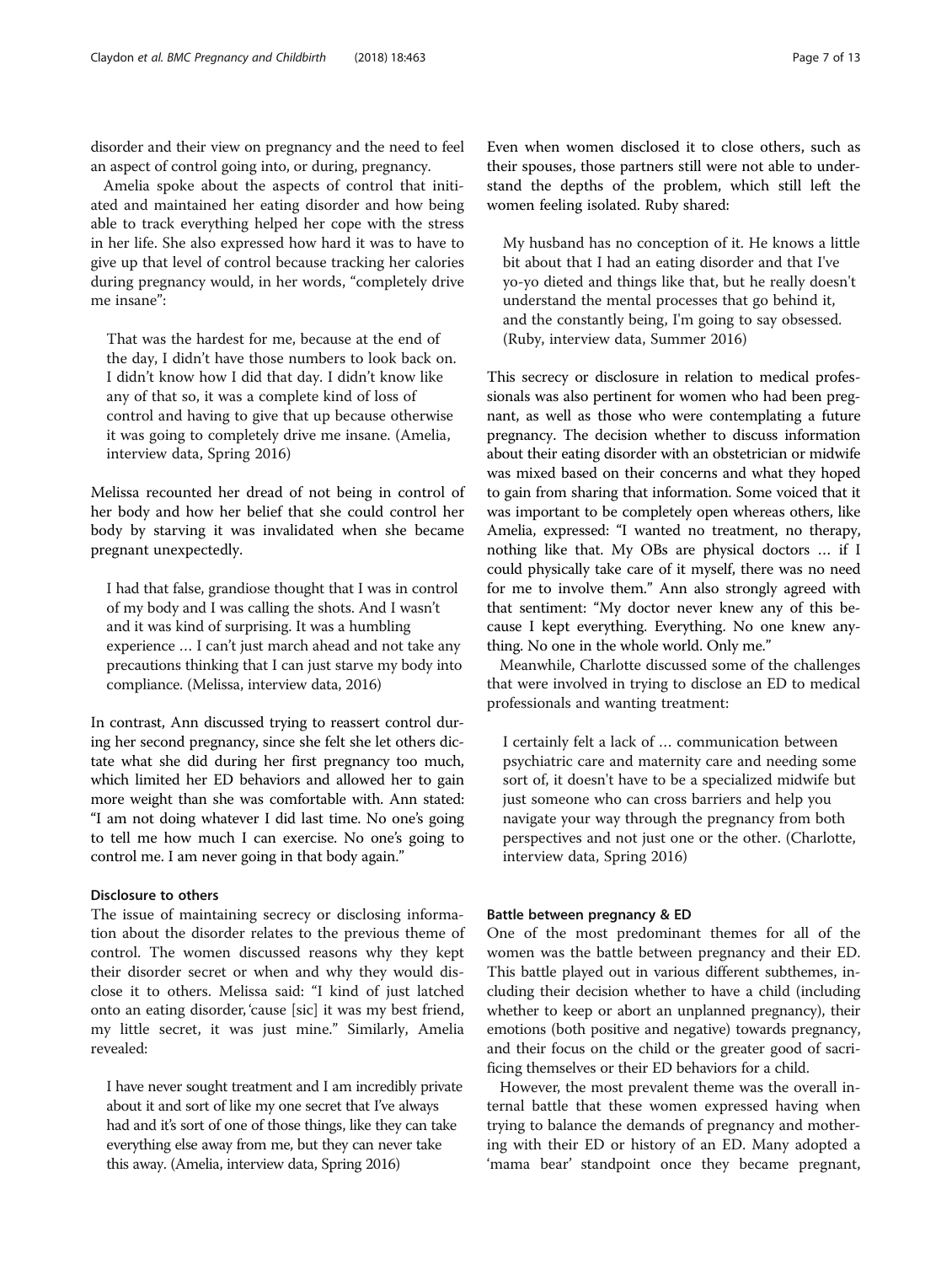which would force them to change their behaviors, but others stated that being pregnant and having an ED or history of an ED could not be mutually exclusive and were bound to interact.

Those who had been pregnant recounted that battle vividly. Amelia stated: "I swear to god, I had like a countdown to when she was born, and I didn't have to eat anymore." And Charlotte expressed frustration because of "the guilt of not being able to get myself together for the sake of the baby."

Ruby also mentioned how it was challenging not to use pregnancy as an excuse to engage in ED behaviors:

It becomes that battle where you're like well, I've got morning sickness. Should I use that as an excuse? I'm not going to say that I didn't do it once or twice, but it was mainly due to the fact that I was already throwing up anyway. (Ruby, interview data, Summer 2016)

Some dealt with this battle by figuratively disconnecting themselves from the pregnancy in order to push away the impact that their actions were having:

Rosie Robot was who carried the babies, but when you think about a robot carrying a baby, they don't have any emotion. There's nothing there. Then there was me who was trying to be me. I tried. I didn't know I was doing this stuff at that time. I had no idea. I never wore any maternity clothes, ever. I wouldn't wear maternity clothes. I hid it. I hid my pregnancy. Our next-door neighbors … didn't know I was pregnant until I was 9 months pregnant. (Ann, interview data, Summer 2016)

Even women who had not been pregnant speculated about their concerns of not being able to win this battle. For example, Kimberly expressed feeling: "so incredibly selfish … I feel like that kind of hidden darkness could be brought out by something like pregnancy, so I don't know how that would work."

## Subtheme: Decision whether to have child

Although many women wanted to become pregnant and planned to do so, several women had unplanned pregnancies and ultimately made different decisions about whether to continue with their pregnancies. Marilyn, when asked – like the other nulliparous women about a potential future pregnancy – expressed thinking about adoption or surrogacy because of the effect of pregnancy on the body and her ED.

Melissa recounted her decision to have an abortion:

I just couldn't do 9 months of that. Regardless of the after part, it was the process. So, I scheduled myself for a [dilation and curettage] D&C and had that

procedure done I think the day before Christmas Eve and then went home for Christmas. (Melissa, interview data, Spring 2016)

Ann also had an abortion in college before having two later pregnancies that were planned and carried to term. "I just thought okay, I guess I'm having an abortion. I remember I scheduled my abortion on the day of a final. It was like I had a final at 11:00 and had the abortion at 2:00."

Like Marilyn, Maria had considered surrogacy in the past during her ED, stating that: "I would rather carry my own kids. But at that time, I was … seriously considering it just because I didn't trust myself enough I think to carry them." Sarah agreed, suggesting that she was more in favor of adoption than carrying a child herself.

Kimberly's decision not to have children was partially influenced by her ED history. "By the time I recovered I was well into my twenties and I just was so used to not wanting children that, you know, I didn't start at that point."

## Subtheme: Emotions towards pregnancy

Although all women undergo a multitude of both positive and negative emotions towards pregnancies, especially unplanned pregnancies, these emotions can be even more fraught for women with EDs because of the personal struggles they face. The women with unplanned pregnancies described being scared, isolated or having an 'earth-shattering' moment upon finding out they were pregnant, whereas women with planned pregnancies expressed being delighted. Nulliparous women also weighed in on their emotions towards a theoretical future pregnancy.

Amelia, although, faced with an unplanned pregnancy, did recount in her personal diary at 5 months pregnant that she was "Getting kind of obsessed with the idea of being perfect. Perfect lover. Perfect wife. Perfect mother. Perfect anorexic."

Melissa, however, had a different reaction to her unplanned pregnancy:

I'd missed a period, but I didn't really think too much of that because … that was normal for me and so … I took a pregnancy test and it came up positive and it was probably the most earth-shattering moment of my life. (Melissa, interview data, Spring 2016)

Women generally reacted to planned pregnancies with positive attitudes, although some women talked about how their ED affected their responses to pregnancy even during planned pregnancies. For example, during her one planned pregnancy, Charlotte expressed the disconnect between wanting her child and the negative emotions of being unable to change her ED behavior: "She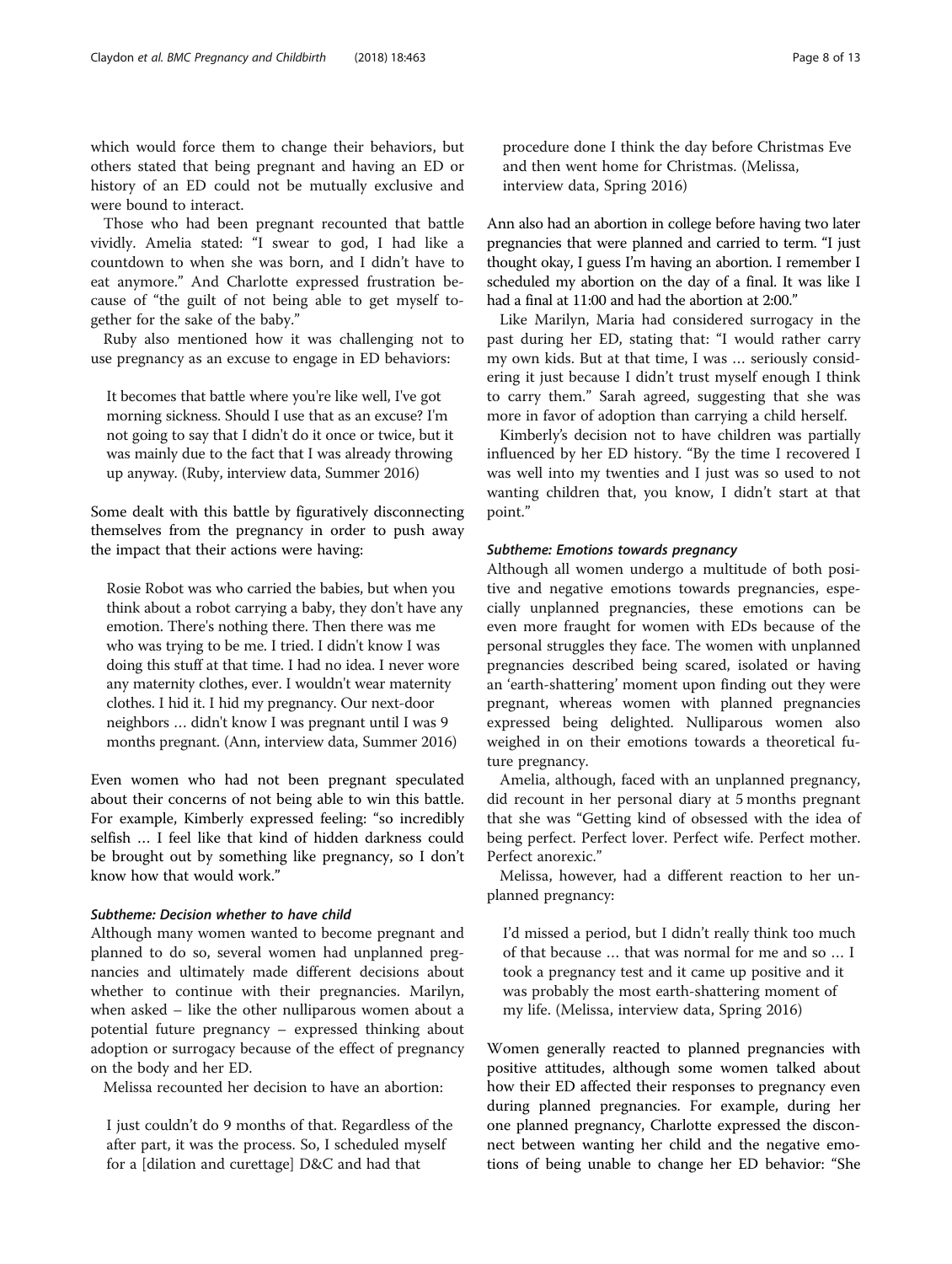was just very much loved and wanted … even though I couldn't help but go through the exact same pattern."

Many nulliparous women had concerns about future pregnancies, which Kimberly voiced. "Yeah, I could see … the whole something being inside your body as a little weird to me. And it kind of gives me that same itchy feeling I would get when I'd like eat food I considered bad."

## Subtheme: Focus on child/greater good

Many pregnant women also turn their focus to their baby or make sacrifices for what is seen as the greater good. Even women who did not plan on becoming pregnant described needing to 'bite the bullet' and deal with the challenges for the sake of the baby. This focus on the child or the greater good was what helped or might help them come out of their EDs enough to be able to have healthy pregnancies.

Amelia used her 'mama bear' instinct to force herself to eat or gain weight for the sake of the baby. "You have to keep telling yourself over and over you know … this isn't about you anymore like it's never going to be about you again; it's about this child."

However, even women who had been in recovery for years had to use their focus on the child to help them through challenges in pregnancy associated with their history of an ED. Kathryn stated: "Eating disorder behaviors really just didn't feel like an option. Kind of like a, 'this isn't about me, this is about someone else.'" Ruby agreed, saying that: "You don't want to not eat because if you don't eat then your baby's not getting nutrition. It's more than just about you at that stage."

#### Intergenerational transmission

All the women spoke about their concerns revolving around a theme of intergenerational transmission, which is defined here as the transmission of beliefs or norms around dieting, eating, and weight or shape across generations. This theme of intergenerational transmission reflected both the women's recollection of parental comments or actions growing up or their concerns about how their comments or actions could influence their child or a potential child. For example, Amelia described being very careful about trying to create normalcy for her child, to not label foods as good or bad, and to not talk about her body negatively. Still, she was concerned by the body hyper-awareness that her daughter displayed at a young age and was also concerned that she was a hypocrite by promoting advice that she herself did not follow:

I think my hardest thing is I'm a total hypocrite, because I'm telling her you know, well as long as you are healthy, and you drink enough water and you get enough sleep, and you exercise and everything, you're going to be fine … while at the same time, I don't do that at all. (Amelia, interview data, Spring 2016)

Melissa expressed her worries about the health ramifications on her child, which influenced her decision to abort her pregnancy. She also felt that it was hard for her to be a support worker for those with disabilities when she had her own struggles:

It's difficult to have an eating disorder and then be in the role that I'm in because I feel you know, it's the imposter syndrome, right like how am I trying to guide these kids into healthy decision making when secretly I'm you know, I'm participating in my own kind of battle? (Melissa, interview data, Spring 2016)

Similarly, Maria divulged concern about having girls in a future pregnancy due to her history of an eating disorder, out of fear that they would be more likely than boys to also develop an eating disorder. "I'm sort of scared of having girls … I mean like it's a stereotype because guys can also have eating disorders. But like I'm more scared of having girls like, being a mother to girls."

Many women also shared how they felt they had been influenced by their parents' behaviors or weight commentary.

I've done a lot of reading about this, I think part of the reason that I feel like I have a weight problem is because my mother had a weight problem, and I was never really able to accept myself as beautiful. Just from this body image perspective ... I never learned what was healthy. (Ruby, interview data, Summer 2016)

When I started dieting in middle school, she [Louise's mother] actually taught me how to diet. She taught me how to count calories. She taught me how to weigh food, and how to prepare food, and encouraged me in dieting until it became a little more obvious that it was out of hand. I mean obviously, she didn't mean for that to happen. (Louise, interview data, Summer 2016)

Some women also expressed confidence that they would know the warning signs if their child developed an eating disorder and would therefore be able to get them into treatment earlier. Ann discussed a more direct intervention of how her husband stepped in to try to break the cycle for their children:

Fortunately, my husband, when they were in second grade and third grade … because I was making like bizarre food. He completely took over food. He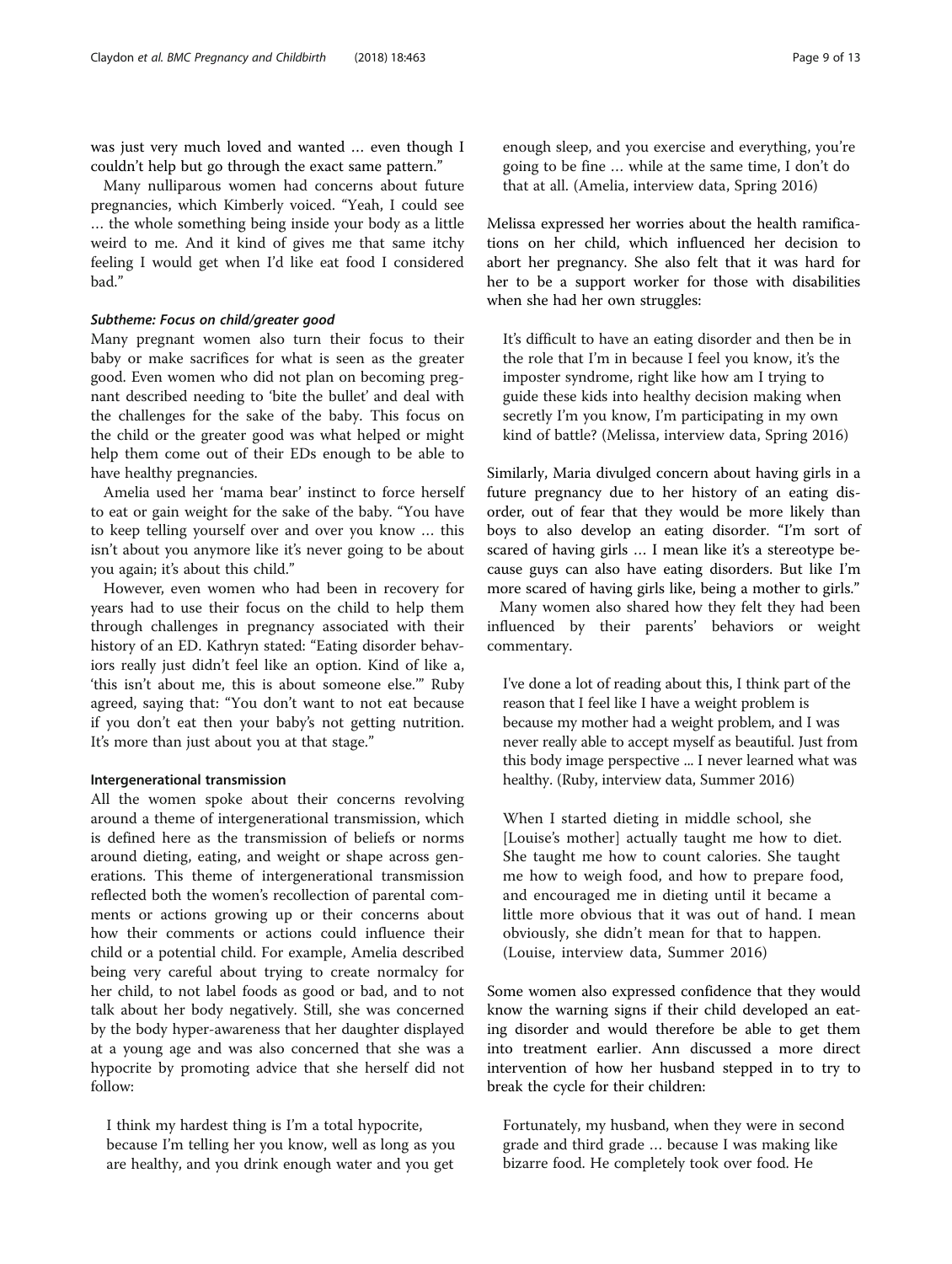brought in chips. He normalized food for my girls. I think that probably saved them, considering that my own biological mother had an eating disorder and then I did. (Ann, interview data, Spring 2016)

#### Weight & body concerns

Weight and body image concerns are central to all eating disorders and so it is understandable that they would feature as a central theme among concerns about pregnancy. A common theme arose that although the women described the weight gain as being for a positive reason, they still could not reconcile it with their fear of weight gain.

A few also mentioned concerns about how to lose the baby weight healthily without triggering their eating disorder again. Maria expressed that, "objectively I know that people gain weight in pregnancy, but I think another fear would be how I would lose it afterward … like how to do it in like the healthiest way possible." Sarah affirmed this fear, stating that "feeling like you have to lose weight is definitely a trigger for an eating disorder."

Weight checks with obstetricians during pregnancy were also an expressed fear, as well as how doctors would deliver information regarding weight gain. Some realized that being weighed at prenatal visits would be very stressful and thought about opting for, or did opt for, blind weighing. Maria thought she would choose that option, because she has chosen not to weigh herself and hoped that "somebody could know and do the checks, but it's information that I'd rather not know." However, the women differed in how they approached that experience. Kathryn was able to frame her weight checks positively, saying that "it didn't feel as revealing the way I think being weighed when not pregnant does … it was kind of a relief … it didn't really mean that I was a big, fat pig."

Many women cited body image concerns as issues that they had or feared they would face during pregnancy. As Amelia's body changed she expressed feeling like she was losing her body or felt trapped in her body. "I feel so fleshy, swollen, flabby, jiggly, sloppy, oily, nasty, just FAT. It's fucking killing me. I miss restricting so badly … this body is like a prison and I want out."  $\sim$  Amelia, personal diary, c. 5 months pregnant.

For Louise, projected body image issues included the expectation of the 'ideal' pregnant woman's body and her concern that she would not conform to that ideal.

This is going to sound terrible, but I'm not going to be one of those girls who look pretty when they're pregnant. They've got this nice slender body, and then they just have this little bump … No, mine's going to be one of those like, "Well, I look like a marshmallow," because that's just how my body

carries weight … I know that that's how I'm going to look, and how I'm going to feel, and it scares me. (Louise, interview data, Summer 2016)

### Coping strategies

Both Amelia, during her pregnancy, and Maria when thinking about future pregnancy, noted some coping strategies that they did or would employ in order to help them through challenges.

Amelia particularly used distraction as a coping mechanism, as well as reframing the pregnancy as a "temporary medical condition." "I completely threw myself relentlessly into school at that point … because I had to distract myself somehow." She also let go of her accountability with tracking her eating and calorie intake:

I forced myself to not keep track of things anymore … because at the end of day I knew I had to be consuming at least 2300 calories and if I hit that, I'd be upset, but then if I didn't hit that, I'd be upset. So, either way, you're never going to win in that situation … I just had to give up accountability all together and just say fuck it. (Amelia, interview data, Spring 2016)

Maria, however, thought she would rely on professional and social support throughout pregnancy. She believed she would need this help because, she stated: "I don't trust myself to make the best decisions regarding pregnancy. Maybe I would and I'm underestimating myself, but I would rather just have the outside support."

Ruby attempted to avoid engaging in eating disorder behaviors, such as purging, through conscious effort and her knowledge that the behaviors were unhealthy:

I go to the bathroom at the end of the meal and it's like I have to remind myself not to do it. I choose not to because I know it's not healthy, but it's a choice that I make. (Ruby, interview data, Summer 2016)

## **Discussion**

From these conversations with women discussing the intersection between EDs and pregnancy, a total of seven themes rose to the forefront. Some, such as Weight and Body Image Concerns and Control were expected due to the nature of EDs. However, others like Intergenerational Transmission were not. The fact that this theme arose to salience supports the recent research that suggests social or environmental transmission of dieting behavior is something that individuals recall or are concerned about [[20\]](#page-12-0). Additionally, it is critical to note that all these women expressed concerns about intergenerational transmission of their EDs or ED behaviors, even when the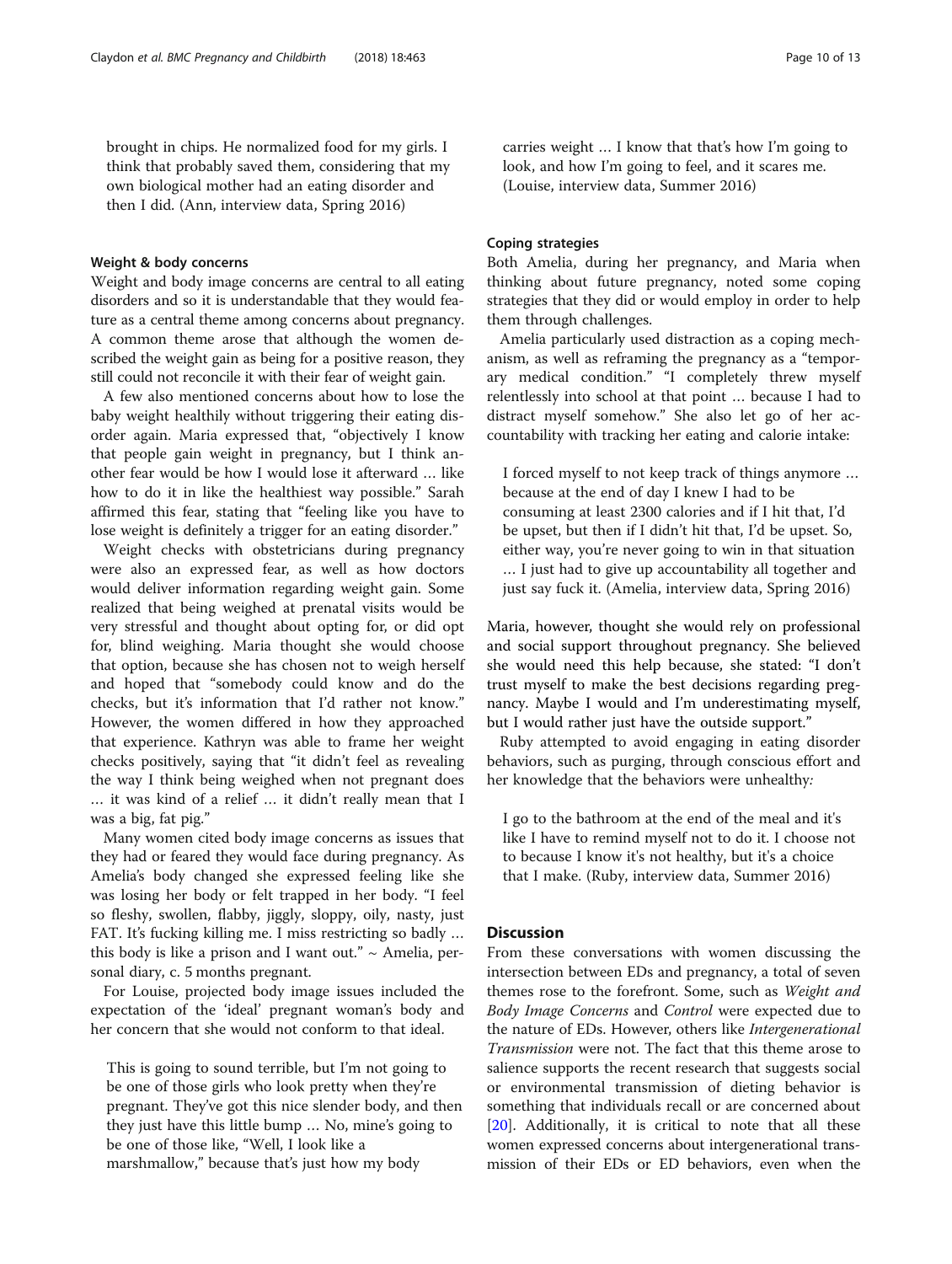prospect of pregnancy was so frightening. For them to all raise this as a concern indicated that despite the battle between pregnancy and their ED that had existed or would exist, their focus on the well-being of the child won out.

The women's expressed concern regarding disclosure to their doctors indicates an area of potential improvement within prenatal care, but also within the educational systems. Medical professionals could benefit from further training about EDs in order to help provide more sensitive information and care – particularly around weight and weight gain – to women who have or have had an ED. It also would be beneficial to explore these women's coping strategies further to help provide psychological or social support on adjusting to pregnancy, especially since many pregnancies in women with EDs are unplanned.

Based on Tierney et al.'s [[9\]](#page-12-0) assessment of the three routes women with eating disorders take during and after pregnancy, we also grouped the women who had been pregnant into those categories. Research from large prospective studies shows that remission rates are 78% for purging disorder (PD); 34% for BN for full remission and an additional 29% for BN for partial remission [\[21](#page-12-0)]. However, there are no estimates available for AN because there are currently no clear criteria to establish maternal underweight during pregnancy. This study focused on women with a previous pregnancy who had current or past AN, BN, and EDNOS. Kathryn (past AN), Ruby (past BN), Nicole (past EDNOS), Rose (past BN), and Laura (past AN) all went into recovery or were in recovery when they became pregnant and maintained that recovery postpartum. Nancy (with AN purging subtype) and Amelia (with EDNOS) recovered during pregnancy and Amelia went back to ED behaviors immediately postpartum. Nancy was able to maintain her recovery after her first pregnancy and had a minor relapse after her second pregnancy before going back into recovery. Both Charlotte (BN) and Ann (past AN) continued ED behaviors during their pregnancies. Charlotte was able to stop her behaviors when she was 5–6 months pregnant during each of her three pregnancies, but never went into recovery, and went back to behaviors immediately after pregnancy. Ann continued her ED behaviors throughout both her pregnancies and did not go into recovery until years after.

#### **Strengths**

The current study overcomes some of the limitations of previous qualitative studies by having a more international perspective, finding common themes across participants from the U.S., the United Kingdom, Canada, and Central America. Additionally, this study captures the experiences of childless women with EDs who did or did not want to become pregnant and how their eating disorder affected that choice. Those women who did have children also had a mixture of planned and unplanned pregnancies, providing a more nuanced understanding of those experiences.

Given the sensitive nature of these interviews and the personal details that interviewees were asked to share, conducting the interviews over the phone or via audio Skype actually may have facilitated sharing more personal information due to the increased distance between participant and interviewer.

Other strengths of this study were the steps taken to ensure its trustworthiness and internal validity [[22\]](#page-12-0). For example, the method and source triangulation employed ensured credibility and confirmability of findings, as did member-checking to verify that transcripts were accurate and that the themes were representative. We used negative case analysis by including women who had not been pregnant; the fact that they highlighted similar concerns provides additional credibility. We provided a thick description of the methodology employed, allowing for the transferability of these findings. The dependability of the data was enhanced by using a second coder for over 20% of the sample and ensuring training for that coder. Additionally, we reached thematic saturation, reinforcing the internal validity of the selected themes.

#### Limitations

There are several limitations that need to be acknowledged. First, there is limited method triangulation because only a few  $(n = 4)$  provided documents for document analysis, so primarily thematic analysis from interviews was used. However, source triangulation was ensured by using both nulliparous women with children, which adds to the trustworthiness of the study and its data. Second, the transferability of the study is limited because the sample is comprised entirely of Caucasians, with only one identifying as Hispanic. Therefore, we cannot know if the results would vary in different racial or ethnic groups. The majority of the women were also highly educated, so again, future studies would need to include different demographic groups to understand the transferability of the results. Finally, we used a qualitative descriptive approach for this study, given the dearth of existing information on the topic and small sample size. A more interpretive and in-depth approach to data analysis, such as Interpretive Description [\[23\]](#page-12-0), may have allowed us to more fully explore several important themes and sub-themes that emerged in this analysis. For example, issues of "control" clearly emerged in this analysis, and as such we felt it rose to the level of a major theme; however, issues of control underpin EDs in general, and also may cut across or be represented in the other major themes presented here, such as coping strategies. For example, a pregnant woman could be afraid of control being taken away from her during the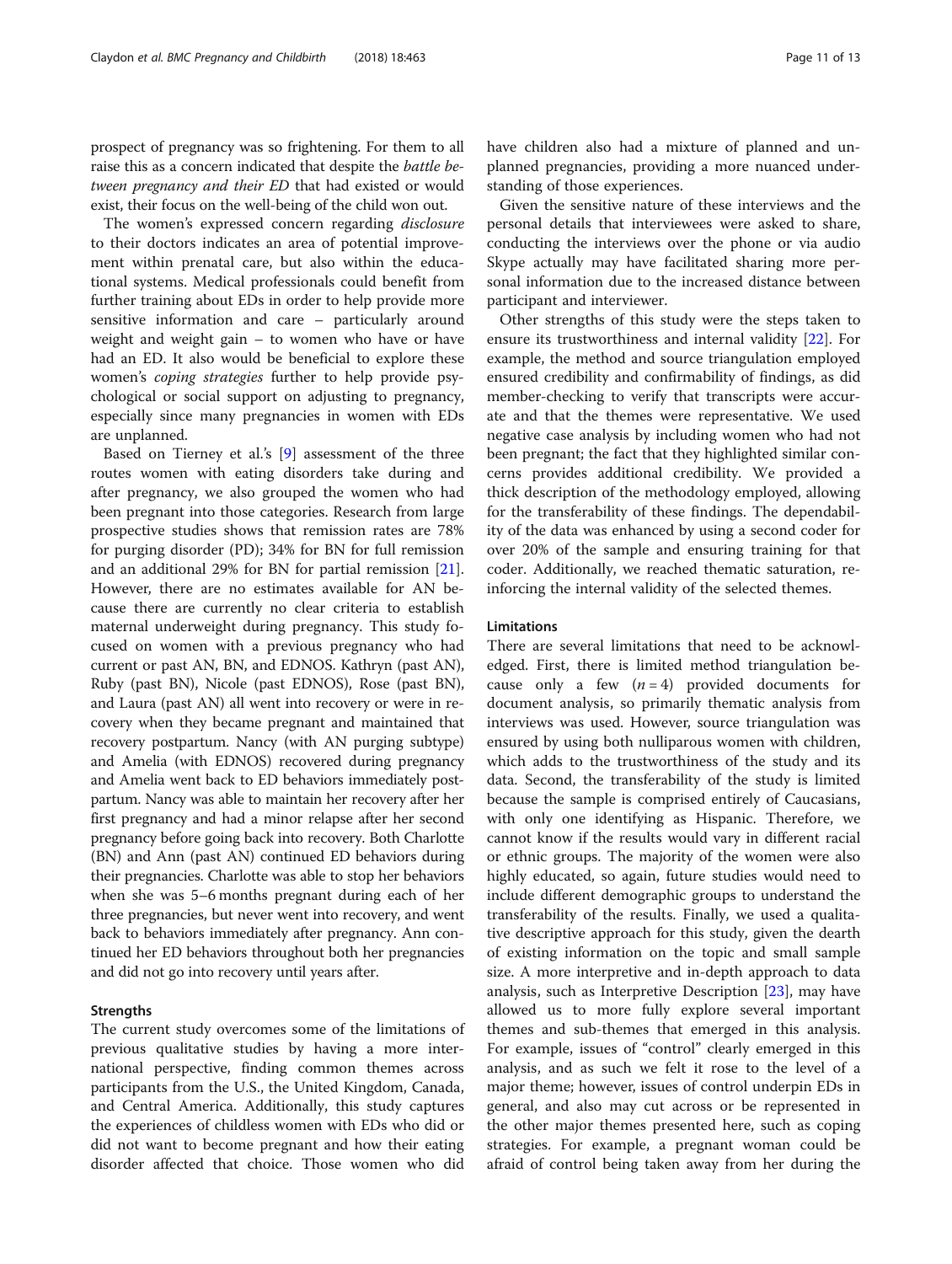<span id="page-11-0"></span>pregnancy and not disclose her ED to her obstetrician as a form of coping strategy. These preliminary findings lay an important foundation for future interpretive studies to clarify this issue with a larger, theoretically generated samples of women with EDs who have been pregnant, who wish to become pregnant, and those who do not want to become pregnant.

## Conclusions

The compelling insights on pregnancy gathered from women who suffer from EDs provide useful areas for future intervention to improve the prenatal, pregnancy, and postpartum period for similar women. Their concerns, challenges, and experiences resonate with each other despite the differences in their situations, lending credence that the themes gathered in this qualitative descriptive study may be generalizable to a larger group of women. Future research will need to explore both racial and cultural differences, as well as differences in socioeconomic backgrounds that were not as varied among these 15 women. Additionally, some women mentioned issues such as surrogacy or adoption that stemmed from their ED, which would be valuable to research further. One future area of research would be to more clearly understand what motherhood means to women with EDs or a history of an ED. Amelia discussed her "mama bear" mentality, but more research needs to be done to discern how others conceptualize what being a mother means.

For the PI, from a personal perspective, this research is both critically important, but also emotionally charged. Having experienced a pregnancy while in recovery from an ED, the PI could empathize with these women over their concerns and battles between the strength of their mothering instinct versus the power of their ED. Many of the women interviewed were appreciative of a study on this topic because they felt lost in a society that could not understand the battle that they had undergone or would 1 day face. Maria mentioned her worry that others would think some of her concerns superficial or vain. These are worries that women should not have to have. This research is playing a part in giving a voice to this population's concerns in order to help them through such an emotionally and physically challenging process.

## Additional file

[Additional file 1:](https://doi.org/10.1186/s12884-018-2105-6) Appendix. (DOCX 26 kb)

#### Abbreviations

AN: Anorexia nervosa; BED: Binge eating disorder; BN: Bulimia nervosa; D&C: Dilation and curettage; DSM-5: Diagnostic and Statistical Manual of Mental Disorders-5th Edition; ED: Eating disorder; EDNOS: Eating disorder not otherwise specified; EDs: Eating disorders; IRB: Institutional review board; OSFED: Other specified feeding & eating disorder

#### Acknowledgements

First and foremost, we want to offer heartfelt gratitude to the women who bravely shared their personal stories and struggles in an effort to help others facing similar circumstances. We would also like to express our extensive gratitude to Mary Quattlebaum of University of North Carolina Chapel Hill for her excellent assistance as second coder for the qualitative data.

#### Funding

This research was supported, in part, by grant #5R49CE002109 from the National Center for Injury Prevention and Control, CDC, to the West Virginia University Injury Control Research Center. Contents are solely the responsibility of the authors and do not represent official views of the CDC. This funding provided stipend support to the primary author, EAC, while completing this research as part of her dissertation.

#### Availability of data and materials

The data collected and used in the current study are available from the corresponding author on reasonable request.

#### Authors' contributions

All authors included contributed significantly to the writing and editing of this manuscript and have approved the final version. Additionally, this research was part of a dissertation and all co-authors were part of the dissertation committee for EAC; therefore, they were integrally involved at each step of the process. EAC planned and developed the research study, prepared and submitted the IRB protocol, recruited participants, interviewed all participants, transcribed five interviews (and coordinated the transcription of the rest), coded transcripts, conducted the thematic analysis, selected representative quotes for inclusion in the manuscript, and was the lead writer for the manuscript. DMD was the qualitative expert for consultation and helped with the planning and development of the study as well as helping to prepare and submit the IRB protocol and the interview protocol; she also helped EAC select representative quotes for inclusion in the manuscript and helped revise the manuscript in many stages of its development. KJZ assisted with the planning and development of the study and took accountability for the integrity and accuracy of the data; he also played a significant role in revising the manuscript in many iterations. CLL assisted with planning and developing the research study and came from a quantitative perspective, which encouraged further explanation of qualitative processes within the manuscript; she also revised the manuscript throughout the process. LC provided an obesity prevention and childhood psychology lens to the study, helped plan and develop the study, and significantly revised the manuscript. SCZ provided the necessary additional eating disorder expertise for this research, assisted with planning and developing the study, connected the PI with a second-coder to ensure the reliability of coding, and significantly revised the manuscript.

#### Ethics approval and consent to participate

This study was filed with West Virginia University's Institutional Review Board, the Office of Research Integrity and Compliance, and was given an exemption (IRB: 1602021245). Verbal consent to participate was given by participants, but written consent was not required by the ethics board since that would be the only documentation tying the participant to the study.

#### Consent for publication

All identifying information was removed and therefore permission to publish was not needed.

#### Competing interests

The authors declare that they have no competing interests.

#### Publisher's Note

Springer Nature remains neutral with regard to jurisdictional claims in published maps and institutional affiliations.

#### Author details

<sup>1</sup>Department of Social & Behavioral Sciences, West Virginia University School of Public Health, Robert C. Byrd Health Sciences Center, West Virginia University, One Medical Center Drive, P.O. Box 9190, Morgantown, WV